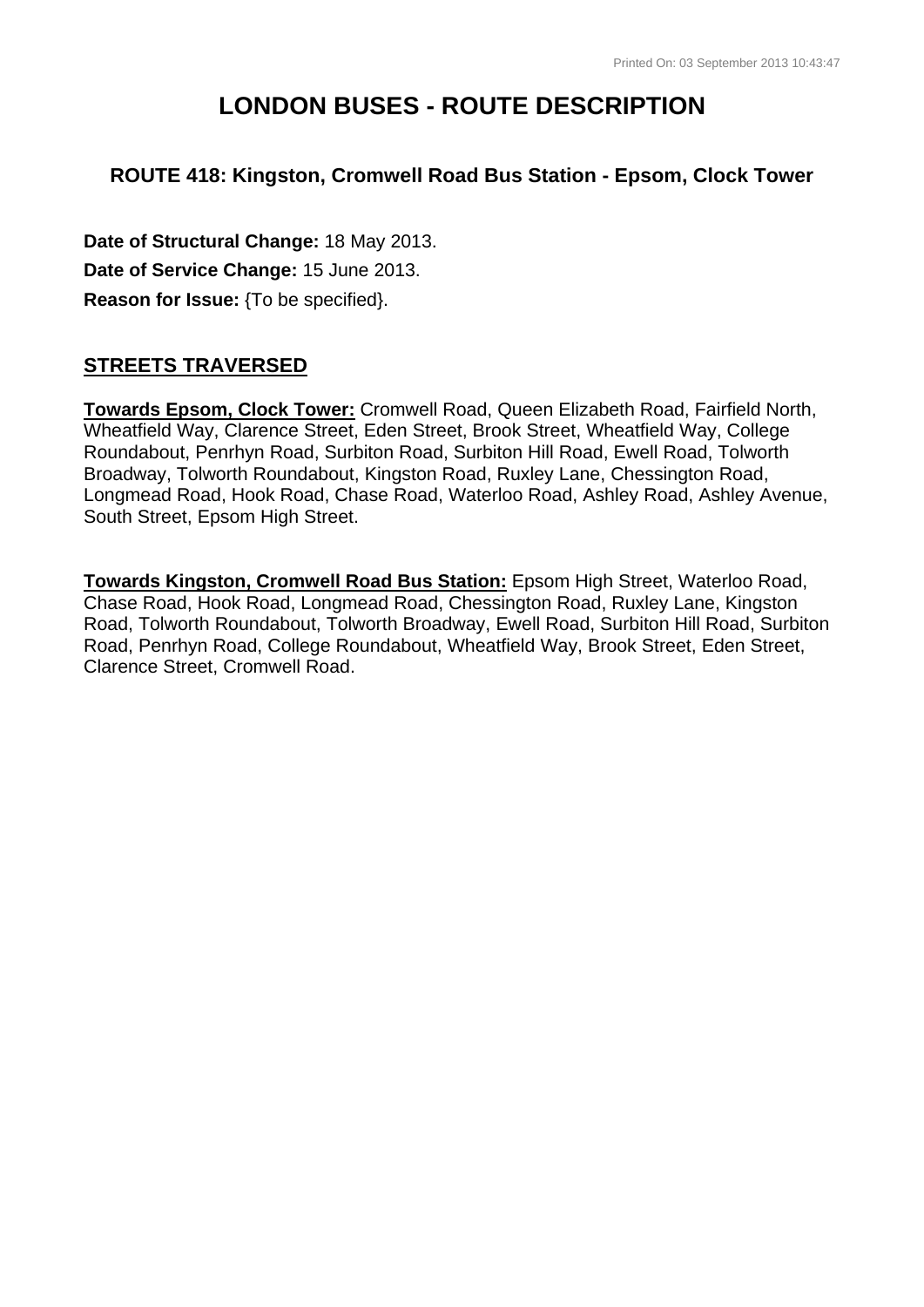## **AUTHORISED STANDS, CURTAILMENT POINTS, & BLIND DESCRIPTIONS**

Please note that only stands, curtailment points, & blind descriptions as detailed in this contractual document may be used.

#### **KINGSTON, CROMWELL ROAD BUS STATION, EAST SIDE**

Private stand for 4 buses standing abreast in marked bays numbered S2/S3/S4/S5 on east side of Cromwell Road Bus Station on north side of Cromwell Road. Buses proceed from Cromwell Road via Cromwell Road Bus Station to stand, departing via Cromwell Road Bus Station to Cromwell Road. Set down in Cromwell Road, at Stop A2 (BP1084 - Cromwell Road Bus Station, Last Stop on LOR: BP1084 - Cromwell Road Bus Station) and pick up in Cromwell Road, at Stop A3 (BP1085 - Cromwell Road Bus Station, First Stop on LOR: BP1085 - Cromwell Road Bus Station).

| AVAILABILITY:             | At any time.                                                                |
|---------------------------|-----------------------------------------------------------------------------|
|                           | OPERATING RESTRICTIONS: No more than 1 bus on Route 418 should be scheduled |
|                           | to stand at any one time.                                                   |
| <b>MEAL RELIEFS:</b>      | No meal relief vehicles to stand at any time.                               |
| <b>FERRY VEHICLES:</b>    | No ferry vehicles to park on stand at any time.                             |
| <b>BLIND DISPLAY:</b>     | Kingston.                                                                   |
| <b>OTHER INFORMATION:</b> | LBSL toilet facilities available 24 hours a day.                            |

#### **SURBITON, ST ANDREWS SQUARE (from EPSOM, CLOCK TOWER)**

Buses proceed from Ewell Road via St Mark's Hill, Victoria Road, St Andrew's Road and Maple Road departing to Surbiton Hill Road. Set down in Ewell Road, at stop SL (11464 - Surbiton Telephone Exchange, Last Stop on LOR: 11464 - Surbiton Telephone Exchange) and pick up in Surbiton Hill Road (BP5001 - Surbiton Hill Road / Hollyfield School, First Stop on LOR: BP5001 - Surbiton Hill Road / Hollyfield School).

| AVAILABILITY:         | At any time.                                                      |
|-----------------------|-------------------------------------------------------------------|
|                       | OPERATING RESTRICTIONS: Turning Point Only - Buses must not stand |
| <b>BLIND DISPLAY:</b> | Surbiton.                                                         |